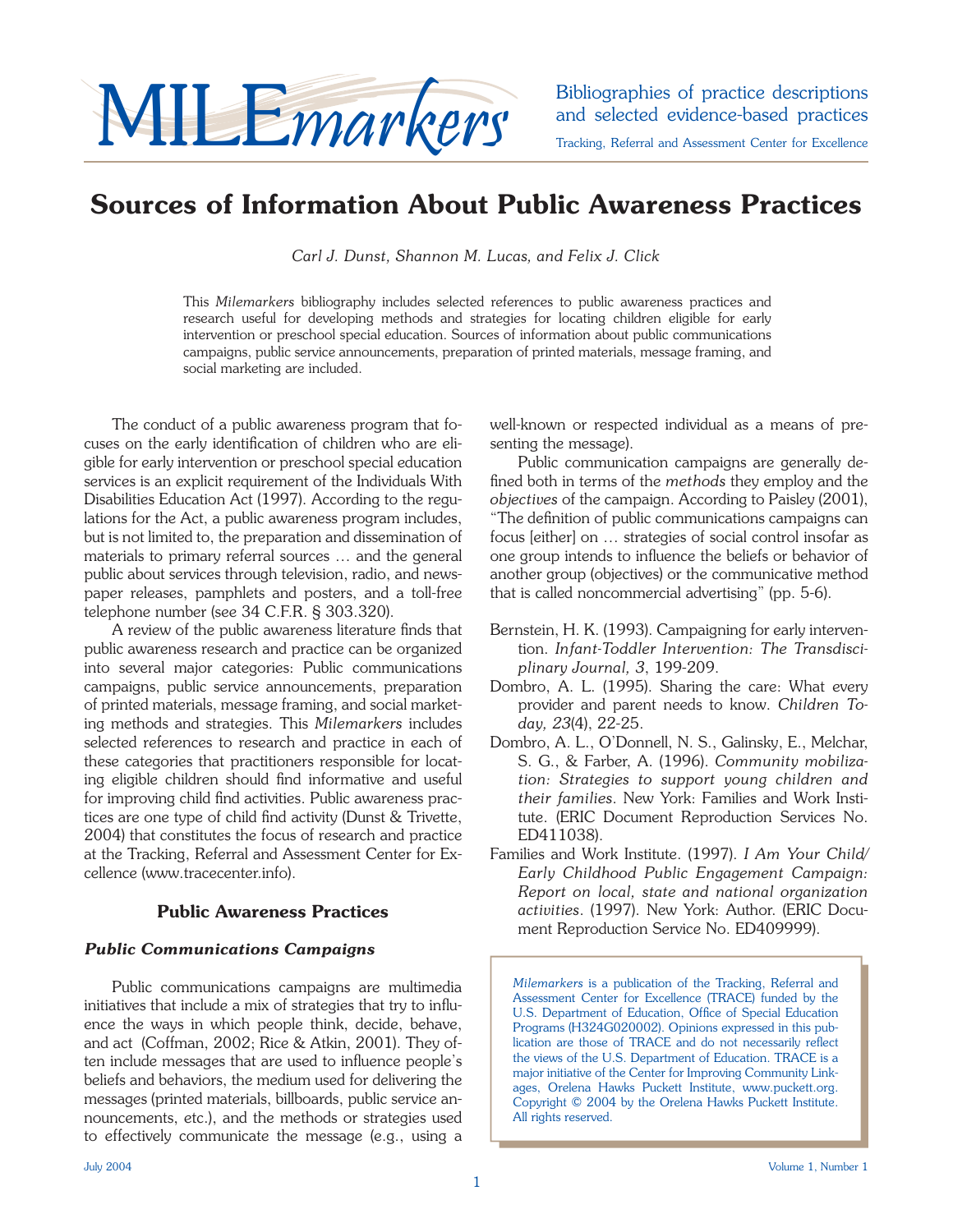## MILE*markers*

- Jacobson, L. (1997). Awareness campaign puts spotlight on importance of ages 0-3. *Education Week, 16*(30), 6-10.
- Rice, R. E., & Atkin, C. K. (Eds.). (2001). *Public communication campaigns* (3rd ed.). Thousand Oaks, CA: Sage.
- Rimal, R. N., Flora, J. A., & Schooler, C. (1999). Achieving improvements in overall health orientation: Effects of campaign exposure, information seeking and health media use. *Communication Research, 26*, 322-348.
- Stigler, M. H., Pirie, P., Havlicek, D., Birnbaum, C. R., & Fitz, L. (2001). Doing our part so kids don't start: An evaluation of a statewide public awareness campaign. *Cancer Practice, 9* (Suppl 1), S37-S42.

#### *Public Service Announcements*

A public service announcement (PSA) is a short film, video recording, newspaper announcement, Web page posting, or radio announcement presented by a not-forprofit organization or governmental agency, or an advertisement or commercial by an advertiser as a public service, that attempts to persuade viewers or readers to take action deemed to be in their best interest. PSAs are typically short (can be viewed or read in 30 to 60 seconds) and have only one main point or issue that is the focus of message delivery. The reader is referred to the National Association of Broadcasters (www.nab.org/ publicservice/) for examples of PSAs as well as useful resources for developing PSAs.

- Atkin, C., & Schiller, L. (2002). The impact of public service advertising. In L. Schiller & T. Hoff (Eds.), *Shouting to be heard: Public service advertising in a new media age* (pp. 21-30). Retrieved February 19, 2003, from http://www.kaisernetwork. org/health\_cast/uploaded\_files/BackgroundPapers. KaiserPSAs.pdf.pdf.
- Berger, W. (2002). Public service advertising in America: An overview. In L. Schiller & T. Hoff (Eds.), *Shouting to be heard: Public service advertising in a new media age* (pp. 1-5). Retrieved September 9, 2004, from http://www.kaisernetwork.org/health\_cast/ uploaded\_files/BackgroundPapers.KaiserPSAs.pdf. pdf.
- Hammond, S. L., Freimuth, V. S., & Morrison, W. (1987). The gatekeeping funnel: Tracking a major PSA campaign from distribution through gatekeepers to target audience. *Health Education Quarterly, 14*, 153-166.
- Klingle, R. S., & Aune, K. S. (1994). Effects of a daytime serial and a public service announcement in promoting cognitions, attitudes, and behaviors related to bone-marrow testing. *Health Communication, 6*,

225-245.

- LaMay, C. (2002). Public service advertising, broadcasters, and the public interest: Regulatory background and the digital future. In L. Schiller & T. Hoff (Eds.), *Shouting to be heard: Public service advertising in a new media age* (pp. 7-13). Retrieved February 19, 2003, from http://www.kaisernetwork. org/health\_cast/uploaded\_files/BackgroundPapers. KaiserPSAs.pdf.pdf.
- McAbee, T. A., Miller, B. J., & Burnside, V. (1986). The "Feelings Just Are" children's television project. *Community Mental Health Journal, 22*, 56-60.
- Miyamoto, C. (n.d.). *Six steps to effective PSAs*. Retrieved February 19, 2003, from http://www.geocities.com/WallStreet/8925/writepsa.htm.
- Murry, J. P., Jr., Stam, A., & Lastovicka, J. L. (1996). Paid- versus donated-media strategies for public service announcement campaigns. *Public Opinion Quarterly, 60*, 1-29.
- Song, S. (1998). Effects of the issue and receiver in evaluation of public service announcements (PSAs): Implications for public information campaigns, public relations, and social marketing. *Disseration Abstracts International, 58*(07), 2444A. (UMI No. 9738743).
- Tellis, G. J., Chandy, R. K., & Thaivanich, P. (2000). Which ad works, when, where, and how often? Modeling the effects of direct television advertising [Electronic version]. *Journal of Marketing Research, 37*, 32-46.

## *Printed Materials*

 Printed materials include, but are not limited to, brochures, newspaper and newsletter articles, billboards, leaflets, pamphlets, flyers, posters, and other text- or image-based documents that are used to inform or influence people's decision making and action. A converging body of evidence indicates that the characteristics of printed materials matter a great deal if they are to influence decision making and action, and that different material characteristics are effective depending upon their format (e.g., brochures vs. billboards). For example, printed materials that have a targeted message or a targeted audience are more effective than nontargeted materials (Kreuter et al., 1996, 1999). The reader should find Paul, Redman, and Sanson-Fisher (1997) especially useful for developing evidence-based printed materials (Paul & Redman, 1997).

- Allensworth, D. D., & Luther, C. R. (1986). Evaluating printed materials. *Nurse Educator, 11*, 18-22.
- Bull, F. C., Holt, C. L., Kreuter, M. W., Clark, E. M., & Scharff, D. (2001). Understanding the effects of printed health education materials: Which features lead to which outcomes? *Journal of Health Communication, 6*, 265-279.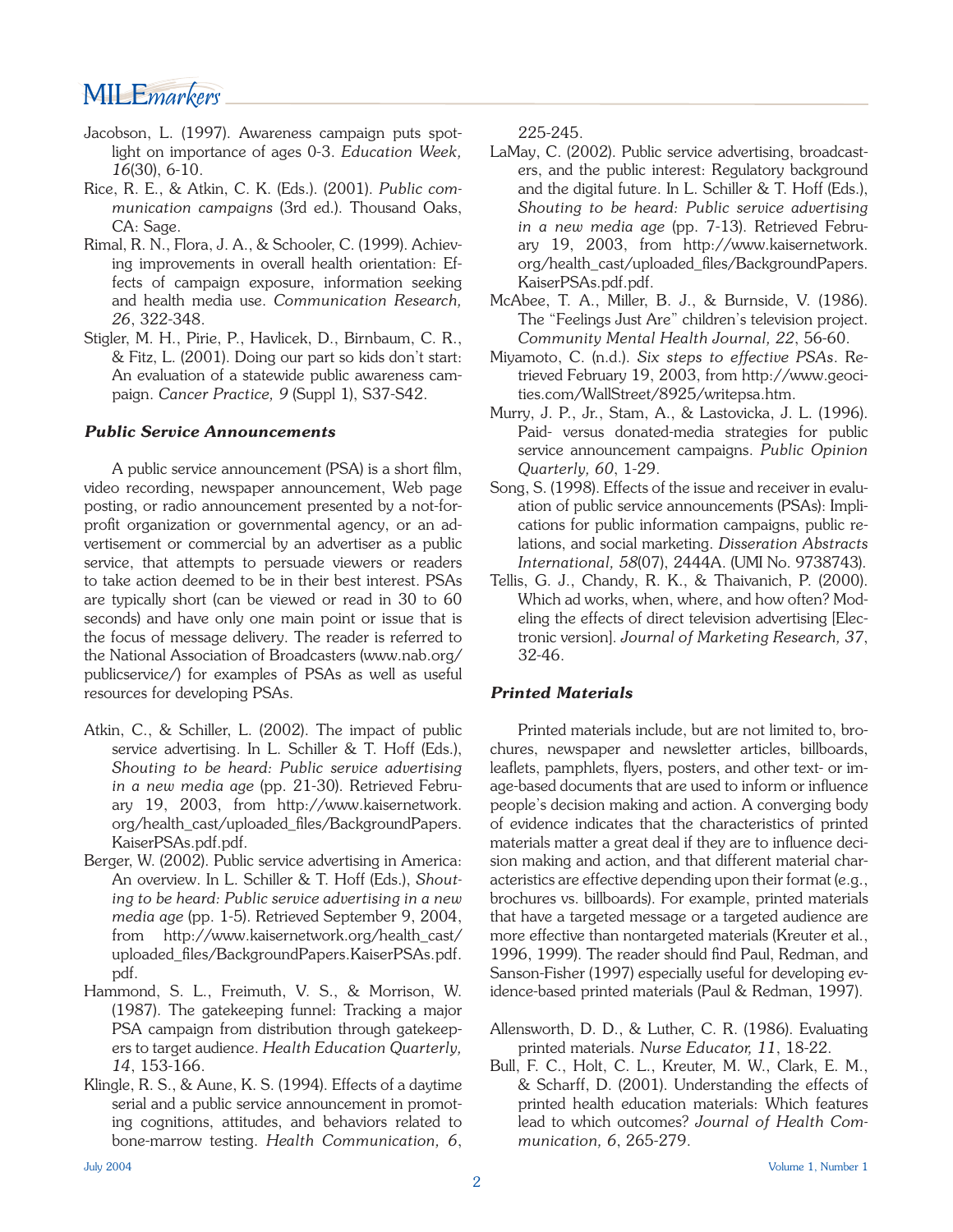## MILE*markers*

- Bull, F. C., Kreuter, M. W., & Scharff, D. P. (1999). Effects of tailored, personalized, and general health messages on physical activity. *Patient Education and Counseling, 36*, 181-192.
- Currie, K., Rajendran, M., Spink, J., Carter, M., & Anderson, J. (2001). Consumer health information: What the research is telling us. *Australian Family Physician, 30*, 1108-1112.
- Davey, C., Austoker, J., & Jansen, C. (1998). Improving written information for women about cervical screening: Evidence-based criteria for the content of letters and leaflets. *Health Education Journal*, 57, 263-281.
- Dixon-Woods, M. (2000). The production of printed consumer health information: Order from chaos? *Health Education Journal, 59*, 108-115.
- Edmondson, K. S., & Spell, J. J. (1991). Written materials and the client with low literacy skills. *Infants and Young Children, 4*(1), 62-67.
- Jimison, H. B., & Sher, P. P. (2000). Advances in presenting health information to patients. In G. B. Chapman & F. A. Sonnenberg (Eds.), *Decision making in health care: Theory, psychology, and applications* (pp. 334-361). New York: Cambridge University Press.
- Kitching, J. B. (1990). Patient information leaflets: The state of the art. *Journal of the Royal Society for Medicine, 83*, 298-300.
- Paul, C., & Redman, S. (1997). A review of the effectiveness of print material in changing health-related knowledge, attitudes and behaviour. *Health Promotion Journal of Australia, 7*, 91-99.
- Paul, C. L., Redman, S., & Sanson-Fisher, R. W. (1997). The development of a checklist of content and design characteristics in printed health education materials. *Health Promotion Journal of Australia, 7*, 153-159.
- Paul, C. L., Redman, S., & Sanson-Fisher, R. W. (1998). Print materials as a public health education tool. *Australian and New Zealand Journal of Public Health, 22*, 146-148.
- Paul, C. L., Redman, S., & Sanson-Fisher, R. W. (2003). Print material content and design: Is it relevant to effectiveness? *Health Education Research: Theory and practice, 18*, 181-190.
- Sherratt, A. (2001). Working within practice boundaries: Developing a parent information leaflet in order to enhance the neonatal discharge examination. *Journal of Neonatal Nursing, 7*(4), 120-125.

## *Message Framing*

 Message framing refers to the manner in which the idea inherent in any attempt to influence or persuade people's decision making and action is presented or communicated. Messages can either attempt to elicit feelings or beliefs about the negative consequences of not taking action (loss-framed messages) or emphasize the positive benefits of taking action (gain-framed messages). Research now indicates that gain-framed messages that have a promotional (rather than a prevention) focus are more effective in appealing to people's preferences and reasons for taking action to change their life circumstances (Lee & Aaker, 2004). A recent survey by the Connecticut Department of Education (2004) shows that the ways in which messages are communicated to parents matters a great deal in terms of how they assess their likelihood of effective parenting.

- Block, L. G., & Keller, P. A. (1997). Effects of self-efficacy and vividness on the persuasiveness of health communications. *Journal of Consumer Psychology, 6*, 31-54.
- Detweiler, J. B., Bedell, B. T., Salovey, P., Pronin, E., & Rothman, A. J. (1999). Message framing and sunscreen use: Gain-framed messages motivate beachgoers. *Health Psychology, 18*, 189-196.
- Gutteling, J. M. (1993). A field experiment in communicating a new risk: Effects of the source and a message containing explicit conclusions. *Basic and Applied Social Psychology, 14*, 295-316.
- Kreuter, M. W., & Strecher, V. J. (1996). Do tailored behavior change messages enhance the effectiveness of health risk appraisals? Results from a randomized trial. *Health Education Research, 11*, 97-105.
- Lee, A. Y., & Aaker, J. L. (2004). Bringing the frame into focus: The influence of regulatory fit on processing fluency and persuasion. *Journal of Personality and Social Psychology*, *86*, 205-218.
- Maibach, E., & Parrott, R. L. (Eds.). (1995). *Designing health messages: Approaches from communication theory and public health practice*. Thousand Oakes, CA: Sage.
- Rothman, A. J., Martino, S. C., Bedell, B. T., Detweiler, J. B., & Salovey, P. (1999). The systematic influence of gain- and loss-framed messages on interest in and use of different types of health behavior. *Personality and Social Psychology Bulletin, 25*, 1355-1369.
- Rothman, A. J., & Salovey, P. (1997). Shaping perceptions to motivate healthy behavior: The role of message framing. *Psychological Bulletin, 121*, 3-19.
- Rothman, A. J., Salovey, P., Antone, C., Keough, K., & Martin, C. D. (1993). The influence of message framing on intentions to perform health behaviors. *Journal of Experimental Social Psychology, 29*, 408-433.
- Williams, T., Clarke, V., & Borland, R. (2001). Effects of message framing on breast-cancer-related beliefs and behaviors: The role of mediating factors. *Journal of Applied Social Psychology, 31*, 925-950.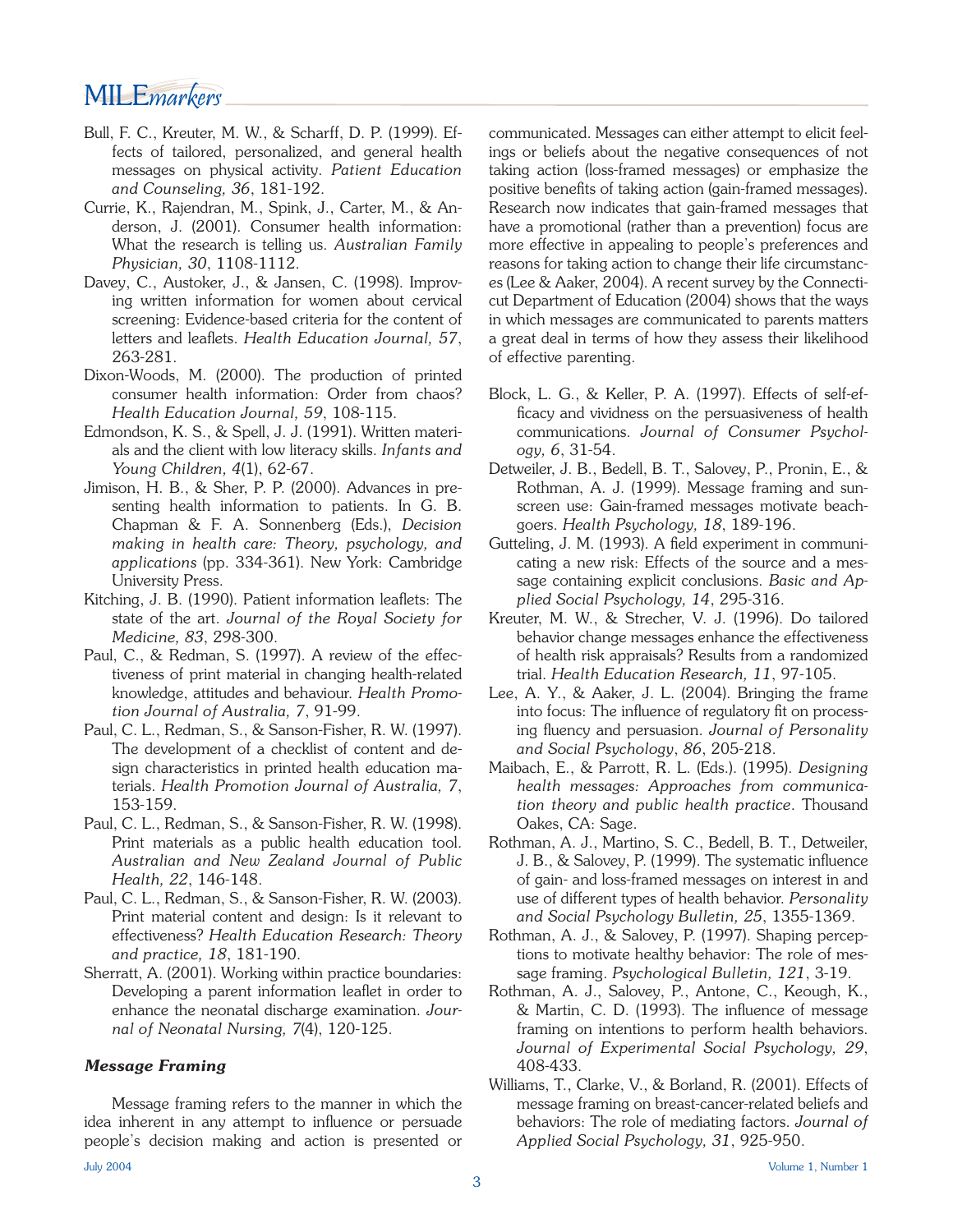

#### *Social Marketing*

 Social marketing refers to the use of marketing methods and strategies to achieve social, rather than profit, ends. Andreasen (1995) defined social marketing as "the application of commercial marketing technologies to the analysis, planning, execution, and evaluation of programs designed to influence the voluntary behavior of targeted audiences in order to improve their personal welfare and that of society" (p. 1). The reader is referred to the Social Marketing Institute (www.social-marketing. org) and the Center for the Advanced Studies in Nutrition and Social Marketing (http.//socialmarketing-nutrition. ucdavis.edu) for useful resources on social marketing.

- Andreasen, A. R. (1995). *Marketing social change: Changing behavior to promote health, social development, and the environment*. San Francisco: Jossey-Bass.
- Andreasen, A. R. (2001). Intersector transfer of marketing knowledge. In P. N. Bloom & G. T. Gundlach (Eds.), *Handbook of marketing and society* (pp. 80-104). Thousand Oaks, CA: Sage.
- Andreasen, A. R. (2002). *Marketing research that won't break the bank: A practical guide to getting the information you need*. San Francisco: Jossey-Bass.
- Albrecht, T. L., & Bryant, C. (1996). Advances in segmentation modeling for health communication and social marketing campaigns. *Journal of Health Communication, 1*, 65-80.
- Bryant, C., Lindenberger, J., Brown, C., Kent, E., Schreiber, J. M., Bustillo, M., & Canright, M. W. (2001). A social marketing approach to increasing enrollment in a public health program: A case study of the Texas WIC Program. *Human Organization, 60*, 234-246.
- Fugate, D. L., & Fugate, J. M. (1995). Helping parents of young children with disabilities become consumers of early intervention: A marketing approach. *Infants and Young Children, 8*(2), 71-80.
- Fugate, D. L., & Fugate, J. M. (1996). Putting the marketing plan to work: Practical suggestions for early intervention programs. *Infants and Young Children, 8*(4), 70-79.
- Linkenbach, J. (1999, Fall). Application of social norms marketing to a variety of health issues. *Wellness Management*, *15*(3), 1, 7-8.
- Linkenbach, J. (2002). *The main frame: Strategies for generating social norms news*. Retrieved December 22, 2004, from http://academic.hws.edu/alcohol/ THE%20MAIN%20FRAME.pdf
- Linkenbach, J. W., Perkins, H. W., & DeJong, W. (2003). Parents' perceptions of parenting norms: Using the social norms approach to reinforce effective parenting. In Perkins, H. W. (Ed.), *The social*

*norms approach to preventing school and college age substance abuse* (pp. 247-258). San Francisco: Jossey-Bass.

- Robinson, L. (n.d.). *The seven doors social marketing approach*. Retrieved December 15, 2004, from www.media.socialchange.net.au/strategy.
- Smith, B., & Klonglan, G. (1990). Marketing early intervention: Public awareness and Public Law 99-457. *Infants and Young Children, 3*(2), 39-45.
- Weinreich, N. K. (1999). *Hands-on social marketing: A step-by-step guide*. Thousand Oaks, CA: Sage.
- Zeisel, J. (2003). Marketing therapeutic environments for Alzheimer's care. *Journal of Architectural and Planning Research, 20*(1), 75-86.

#### **Summary**

Practitioners responsible for child find have at their disposal many options for conducting activities for locating infants, toddlers, and preschoolers eligible for early intervention or preschool special education. This *Milemarkers* included selected references to practice descriptions and research on the characteristics of public awareness activities found to be effective for informing consumers about available services and for influencing changes in beliefs and attitudes toward the need for these services.

#### **Acknowledgments**

 Appreciation is extended to Tharesa Owenby for typing, Teresa Imfeld for editing, and Kaki Roberts for final layout of the manuscript.

#### **References**

- Andreasen, A. R. (1995). *Marketing social change: Changing behavior to promote health, social development, and the environment*. San Francisco: Jossey-Bass.
- Coffman, J. (2002, May). *Public communication campaign evaluation: An environmental scan of challenges, criticisms, practice, and opportunities*. Cambridge, MA: Harvard Family Research Project.
- Connecticut State Department of Education. (2004, November). Listening to families: The family learning outreach study. *Connecticut Family Learning Initiative*, 1-4.
- Dunst, C. J., & Trivette, C. M. (2004). Toward a categorization scheme of child find, referral, early identification, and eligibility determination practices. *Tracelines, 1*(2). Available from http://www.tracecenter. info/products.php.
- Early intervention program for infants and toddlers with disabilities, 34 C.F.R. § 303.320 (2002).
- Individuals with Disabilities Education Act [IDEA] Amendments, 20 U.S.C. § 1400 *et seq*. (1997).